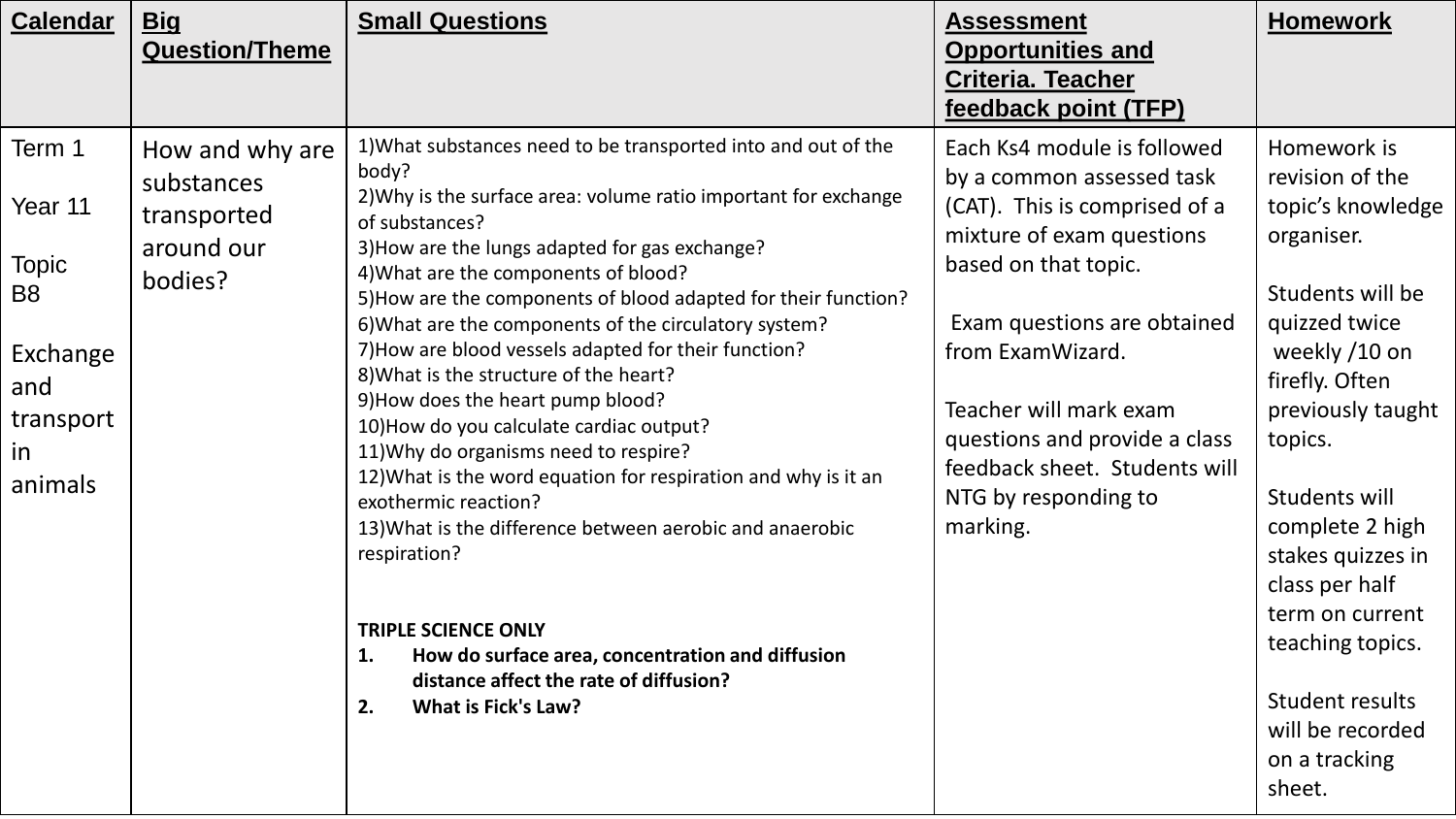| <b>Calendar</b> | <u>Big</u>            | <b>Small Questions</b>                                                                                                            | <b>Assessment</b>             | <b>Homework</b>   |
|-----------------|-----------------------|-----------------------------------------------------------------------------------------------------------------------------------|-------------------------------|-------------------|
|                 | <b>Question/Theme</b> |                                                                                                                                   | <b>Opportunities and</b>      |                   |
|                 |                       |                                                                                                                                   | <b>Criteria. Teacher</b>      |                   |
|                 |                       |                                                                                                                                   | feedback point (TFP)          |                   |
| Term 1          | How are               | 1) What is an ecosystem, community, population and habitat?<br>2) Why is interdependence in communities important?                | Each Ks4 module is followed   | Homework is       |
|                 | organisms             | 3) How do you calculate abundance?                                                                                                | by a common assessed task     | revision of the   |
| Year 11         |                       | 4) How can population size be estimated using a quadrat?<br>5) What are abiotic factors and how do they affect communities?       | (CAT). This is comprised of a | topic's knowledge |
|                 | interlinked           | 6) How does pollution affect communities?                                                                                         | mixture of exam questions     | organiser.        |
|                 | within                | 7) How are belt transects used to measure the effect of abiotic factors on the distribution of<br>organisms?                      |                               |                   |
| <b>Topic</b>    | ecosystems?           | 8) What are biotic factors?                                                                                                       | based on that topic.          |                   |
| B9              |                       | 9) How can competition and predation affect communities?<br>10) How are some organisms dependent on other species?                |                               | Students will be  |
|                 |                       | 11) How does parasitism affect the survival of some organisms?                                                                    | Exam questions are obtained   | quizzed twice     |
| Ecosyste        |                       | 12) How does mutualism affect the survival of some organisms?<br>13) How does fish farming affect ecosystems?                     | from ExamWizard.              | weekly /10 on     |
|                 |                       | 14) How does the introduction of a new species affect biodiversity?                                                               |                               | firefly. Often    |
| ms and          |                       | 15) What is eutrophication and how does it affect ecosystems?<br>16) How can animal species be conserved?                         |                               |                   |
| Material        |                       | 17) How can animal conservation protect biodiversity?                                                                             | Teacher will mark exam        | previously taught |
|                 |                       | 18) How can reforestation protect animal biodiversity?<br>19) How does water cycled through an ecosystem?                         | questions and provide a class | topics.           |
| Cycles          |                       | 20) How is potable drinking water produced?                                                                                       | feedback sheet. Students will |                   |
|                 |                       | 21) How are fossil fuels formed?                                                                                                  | NTG by responding to          | Students will     |
|                 |                       | 22) How is carbon cycled through an ecosystem?<br>23) What is the role of decomposers in the carbon cycle?                        |                               |                   |
|                 |                       | 24) Why do plants need nitrates?                                                                                                  | marking.                      | complete 2 high   |
|                 |                       | 25) How do farmers increase the amount of nitrates in the soil?<br>26) What is the role of bacteria in the nitrogen cycle?        |                               | stakes quizzes in |
|                 |                       |                                                                                                                                   |                               | class per half    |
|                 |                       | <b>TRIPLE SCIENCE ONLY</b><br>27) What is a producer, consumer, predator, prey, trophic level, food chain, food web?              |                               | term on current   |
|                 |                       | 28) How does energy transfer limit the length of a food chain?                                                                    |                               |                   |
|                 |                       | 29) How do you calculate the efficiency of energy transfer between trophic levels?                                                |                               | teaching topics.  |
|                 |                       | 30) What does a pyramid of biomass show you?<br>31) What are indicator species and how can they be used as evidence of pollution? |                               |                   |
|                 |                       | 32) How useful are indicator species as evidence of pollution?                                                                    |                               | Student results   |
|                 |                       | 33) What is food security?<br>34) What factors affect food security?                                                              |                               | will be recorded  |
|                 |                       | 35) What is sustainability?                                                                                                       |                               |                   |
|                 |                       | 36) How can the rate of decomposition of food be reduced?<br>37) How can the rate of decomposition of composting be increased?    |                               | on a tracking     |
|                 |                       | 38) How can the rate of decay be calculated?                                                                                      |                               | sheet.            |
|                 |                       |                                                                                                                                   |                               |                   |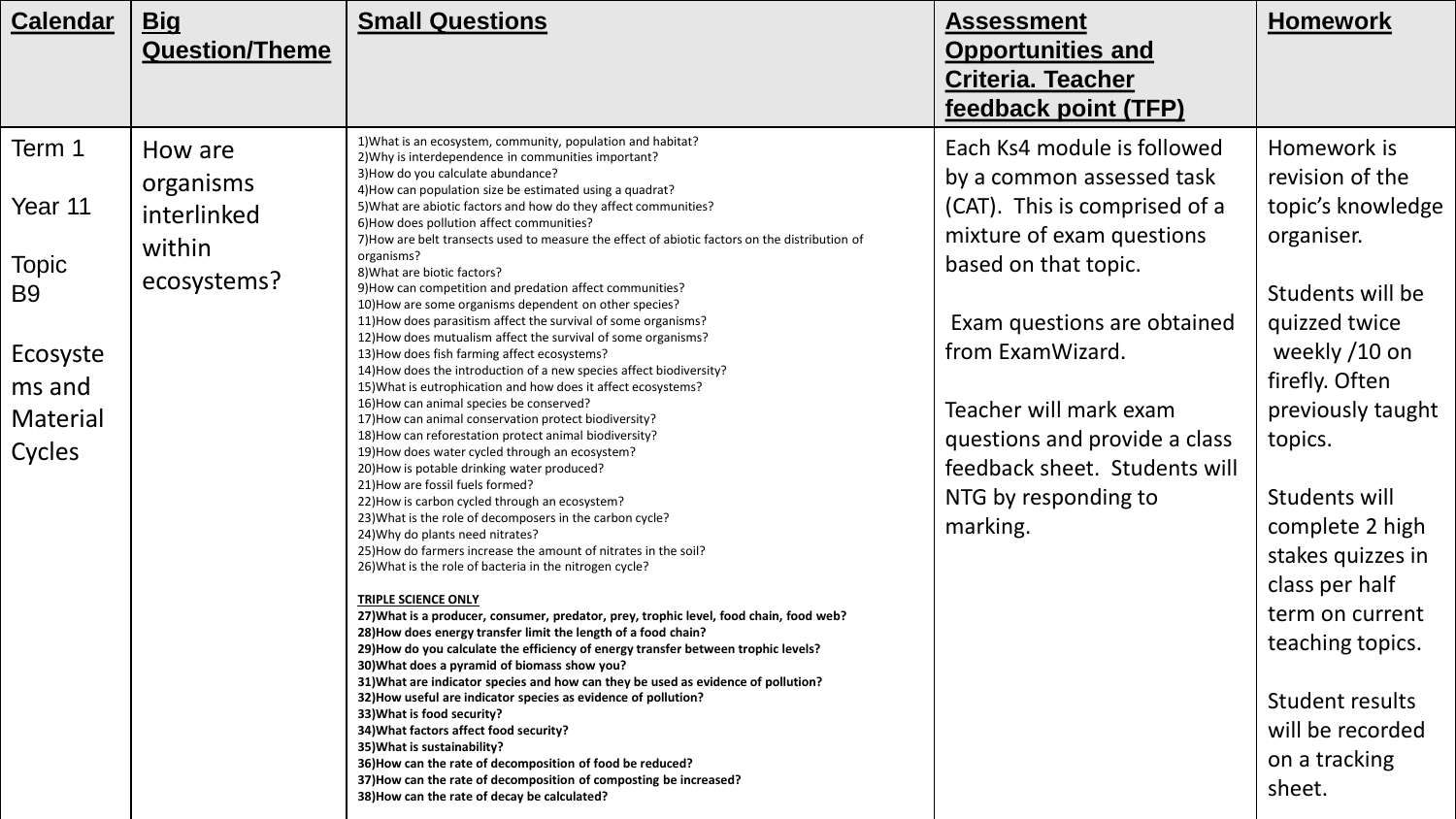| <b>Calendar</b>                                                                                      | <b>Big</b><br><b>Question/Theme</b> | <b>Small Questions</b>                                                                                                                                                                                                                                                                                                                                                                                                                                                                         | <b>Assessment</b><br><b>Opportunities and</b><br><b>Criteria. Teacher</b><br>feedback point (TFP)                                                                                                                                                                                                                                 | <b>Homework</b>                                                                                                                                                                                                                                                                                                                                                      |
|------------------------------------------------------------------------------------------------------|-------------------------------------|------------------------------------------------------------------------------------------------------------------------------------------------------------------------------------------------------------------------------------------------------------------------------------------------------------------------------------------------------------------------------------------------------------------------------------------------------------------------------------------------|-----------------------------------------------------------------------------------------------------------------------------------------------------------------------------------------------------------------------------------------------------------------------------------------------------------------------------------|----------------------------------------------------------------------------------------------------------------------------------------------------------------------------------------------------------------------------------------------------------------------------------------------------------------------------------------------------------------------|
| Term 1<br>Year 11<br><b>Topic</b><br><b>SC22</b><br>Hydrocar<br>bons<br><b>TRIPLE</b><br><b>ONLY</b> | What are alkenes<br>and alkanes?    | <b>TRIPLE SCIENCE ONLY</b><br>What are the names, formula and structures of the<br>four smallest alkanes?<br>What functional group is present in all alkenes?<br>How is the position of this functional group shown<br>in alkene names?<br>What products are formed by the complete<br>combustion of hydrocarbons?<br>How can bromine water be used to distinguish<br>between alkanes and alkenes?<br>What are the structures are the reactants and<br>products when bromine and ethene react? | Each Ks4 module is followed<br>by a common assessed task<br>(CAT). This is comprised of a<br>mixture of exam questions<br>based on that topic.<br>Exam questions are obtained<br>from ExamWizard.<br>Teacher will mark exam<br>questions and provide a class<br>feedback sheet. Students will<br>NTG by responding to<br>marking. | Homework is<br>revision of the<br>topic's knowledge<br>organiser.<br>Students will be<br>quizzed twice<br>weekly /10 on<br>firefly. Often<br>previously taught<br>topics.<br>Students will<br>complete 2 high<br>stakes quizzes in<br>class per half<br>term on current<br>teaching topics.<br><b>Student results</b><br>will be recorded<br>on a tracking<br>sheet. |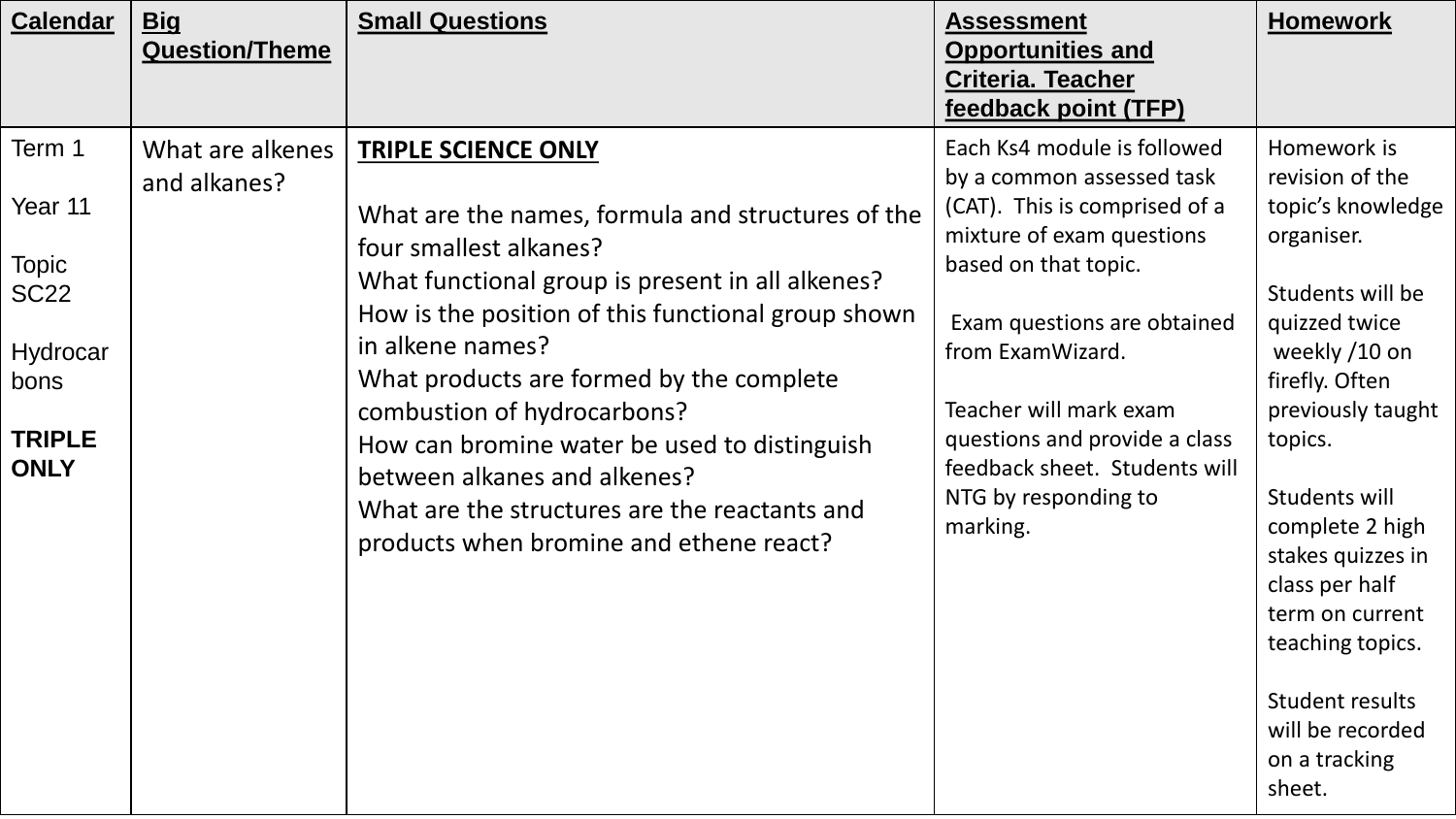| <b>Calendar</b>              | <b>Big</b><br><b>Question/Theme</b> | <b>Small Questions</b>                                                                                           | <b>Assessment</b><br><b>Opportunities and</b><br><b>Criteria. Teacher</b><br>feedback point (TFP) | <b>Homework</b>                                                         |
|------------------------------|-------------------------------------|------------------------------------------------------------------------------------------------------------------|---------------------------------------------------------------------------------------------------|-------------------------------------------------------------------------|
| Term 1                       | What are<br>alcohols and            | <b>TRIPLE SCIENCE ONLY</b>                                                                                       | Each Ks4 module is followed<br>by a common assessed task                                          | Homework is<br>revision of the                                          |
| Year 11                      | carboxylic acids?                   | How are alcoholic drinks produced?<br>1.                                                                         | (CAT). This is comprised of a<br>mixture of exam questions                                        | topic's knowledge<br>organiser.                                         |
| <b>Topic</b><br><b>SC23</b>  |                                     | 2.<br>What chemical reaction occurs during<br>fermentation?<br>How can we make alcohol solutions more<br>3.      | based on that topic.<br>Exam questions are obtained                                               | Students will be<br>quizzed twice                                       |
| <b>Alcohols</b><br>and       |                                     | concentrated?<br>What are the names, formulae and structures<br>4.                                               | from ExamWizard.                                                                                  | weekly /10 on<br>firefly. Often                                         |
| Carboxyli<br>c acids         |                                     | of the four smallest alcohols?<br>What functional group is present in all<br>5.                                  | Teacher will mark exam<br>questions and provide a class<br>feedback sheet. Students will          | previously taught<br>topics.                                            |
| <b>TRIPLE</b><br><b>ONLY</b> |                                     | alcohols?<br>What are some chemical properties of<br>6.<br>alcohols?<br>7.<br>How are carboxylic acids produced? | NTG by responding to<br>marking.                                                                  | Students will<br>complete 2 high<br>stakes quizzes in<br>class per half |
|                              |                                     | 8.<br>What are the names, formulae and structures<br>of the first four carboxylic acids?                         |                                                                                                   | term on current<br>teaching topics.                                     |
|                              |                                     | How does the functional group in all<br>9.<br>carboxylic acids influence their chemical<br>properties?           |                                                                                                   | Student results<br>will be recorded<br>on a tracking<br>sheet.          |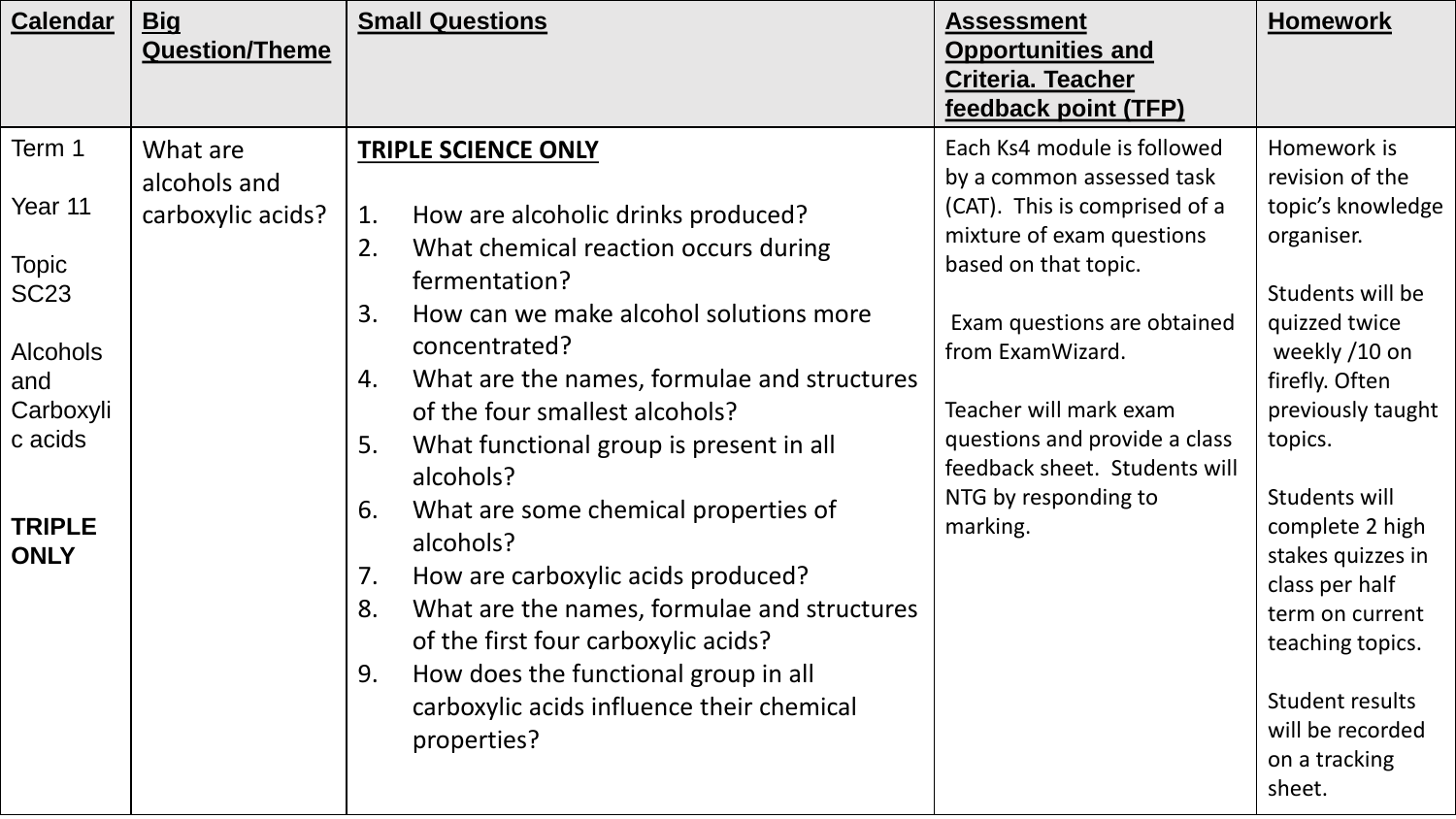| <b>Calendar</b>                                                                                          | <u>Big</u><br><b>Question/Theme</b>                                              | <b>Small Questions</b>                                                                                                                                                                                                                                                                                                                                                                                                                                                                                                                                                                                                                                                                                                                 | <b>Assessment</b><br><b>Opportunities and</b><br>Criteria. Teacher<br>feedback point (TFP)                                                                                                                                                                                                                                        | <b>Homework</b>                                                                                                                                                                                                                                                                                                                                               |
|----------------------------------------------------------------------------------------------------------|----------------------------------------------------------------------------------|----------------------------------------------------------------------------------------------------------------------------------------------------------------------------------------------------------------------------------------------------------------------------------------------------------------------------------------------------------------------------------------------------------------------------------------------------------------------------------------------------------------------------------------------------------------------------------------------------------------------------------------------------------------------------------------------------------------------------------------|-----------------------------------------------------------------------------------------------------------------------------------------------------------------------------------------------------------------------------------------------------------------------------------------------------------------------------------|---------------------------------------------------------------------------------------------------------------------------------------------------------------------------------------------------------------------------------------------------------------------------------------------------------------------------------------------------------------|
| Term 1<br>Year 11<br><b>Topic</b><br><b>CC13</b><br><b>SC17</b><br>Groups in<br>the<br>periodic<br>table | How are<br>molecules<br>arranged into<br>families and<br>what are their<br>uses? | What are the main properties of alkali<br>1.<br>metals?<br>How do alkali metals react with water?<br>2.<br>3.<br>Why do alkali metals have different<br>reactivities?<br>How do the physical properties of halogens<br>4.<br>change down group 7?<br>5.<br>How do you test for chlorine?<br>How do halogens react with metals?<br>6.<br>How can displacement reactions be used to<br>7.<br>work out the reactivity of halogens?<br>How can we explain the reactivity of<br>8.<br>halogens?<br>What happens to halogen atoms and halide<br>9.<br>ions during displacement?<br>Why are Noble gases unreactive?<br>10.<br>11. How can Noble gases be used?<br>12. What trends are there in the physical<br>properties of the Noble gases? | Each Ks4 module is followed<br>by a common assessed task<br>(CAT). This is comprised of a<br>mixture of exam questions<br>based on that topic.<br>Exam questions are obtained<br>from ExamWizard.<br>Teacher will mark exam<br>questions and provide a class<br>feedback sheet. Students will<br>NTG by responding to<br>marking. | Homework is<br>revision of the<br>topic's knowledge<br>organiser.<br>Students will be<br>quizzed twice<br>weekly /10 on<br>firefly. Often<br>previously taught<br>topics.<br>Students will<br>complete 2 high<br>stakes quizzes in<br>class per half<br>term on current<br>teaching topics.<br>Student results<br>will be recorded<br>on a tracking<br>sheet. |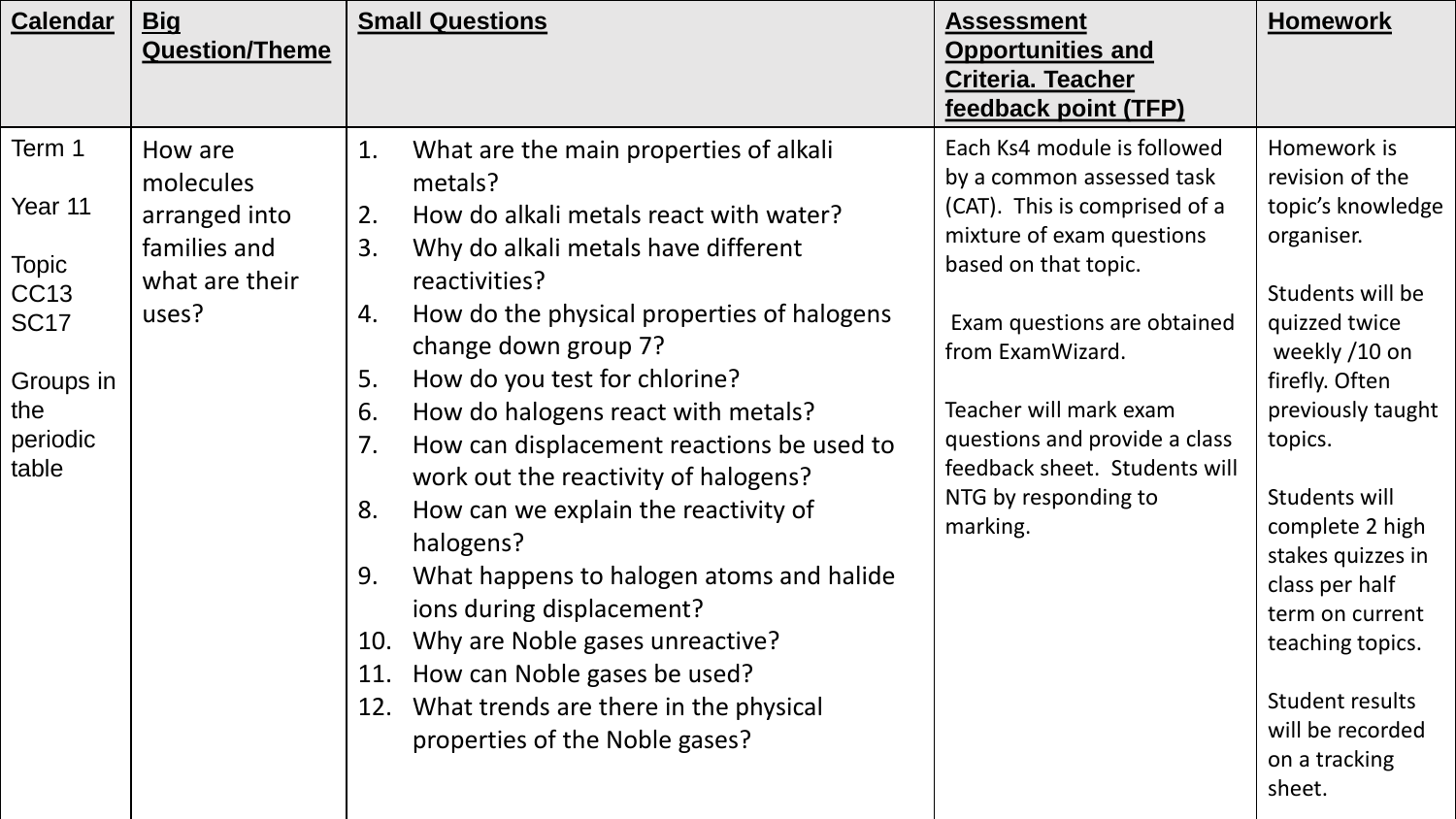| <b>Calendar</b>                                                                                   | <b>Big</b><br><b>Question/Theme</b>             | <b>Small Questions</b>                                                                                                                                                                                                                                                                                                                                                                                                                                                                                                                                                                                                                               | <b>Assessment</b><br><b>Opportunities and</b><br><b>Criteria. Teacher</b><br>feedback point (TFP)                                                                                                                                                                                                                                 | <b>Homework</b>                                                                                                                                                                                                                                                                                                                                               |
|---------------------------------------------------------------------------------------------------|-------------------------------------------------|------------------------------------------------------------------------------------------------------------------------------------------------------------------------------------------------------------------------------------------------------------------------------------------------------------------------------------------------------------------------------------------------------------------------------------------------------------------------------------------------------------------------------------------------------------------------------------------------------------------------------------------------------|-----------------------------------------------------------------------------------------------------------------------------------------------------------------------------------------------------------------------------------------------------------------------------------------------------------------------------------|---------------------------------------------------------------------------------------------------------------------------------------------------------------------------------------------------------------------------------------------------------------------------------------------------------------------------------------------------------------|
| Term 1<br>Year 11<br><b>Topic</b><br>SP10/CP<br>9<br><b>Electricity</b><br>and<br><b>Circuits</b> | How is electricity<br>used in everyday<br>life? | State and draw circuit symbols.<br>1)<br>2)<br>Draw and describe series and parallel circuits.<br>3)<br>Describe how current is measured.<br>$ 4\rangle$<br>Describe how potential difference is measured.<br>Define electrical resistance<br>5)<br>What determines the resistance of different resistors?<br>6)<br>$\vert 7 \rangle$<br>How is energy transferred around a circuit?<br>What is charge?<br>8)<br>9)<br>How is electricity transferred around the UK?<br>What is the potential difference of a UK plug socket?<br><b>10)</b><br>What is the purpose of each wire inside a plug?<br>11)<br>What are the dangers of electricity?<br>12) | Each Ks4 module is followed<br>by a common assessed task<br>(CAT). This is comprised of a<br>mixture of exam questions<br>based on that topic.<br>Exam questions are obtained<br>from ExamWizard.<br>Teacher will mark exam<br>questions and provide a class<br>feedback sheet. Students will<br>NTG by responding to<br>marking. | Homework is<br>revision of the<br>topic's knowledge<br>organiser.<br>Students will be<br>quizzed twice<br>weekly /10 on<br>firefly. Often<br>previously taught<br>topics.<br>Students will<br>complete 2 high<br>stakes quizzes in<br>class per half<br>term on current<br>teaching topics.<br>Student results<br>will be recorded<br>on a tracking<br>sheet. |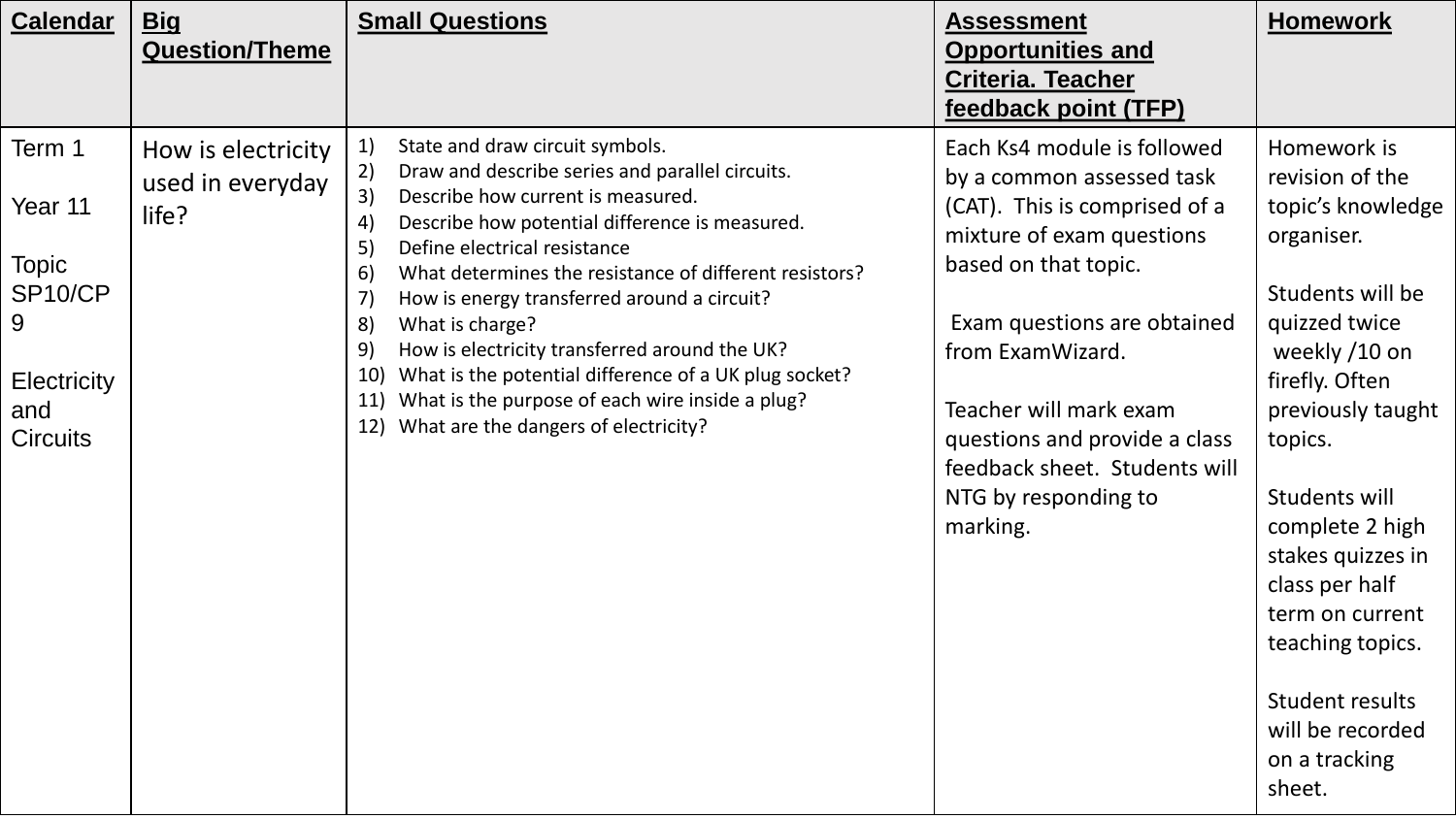| <b>Calendar</b>                                                                                                         | <b>Big</b><br><b>Question/Theme</b>                           | <b>Small Questions</b>                                                                                                                                                                                                                                                                                                                                                                                                                                                                                                       | <b>Assessment</b><br><b>Opportunities and</b><br><b>Criteria. Teacher</b><br>feedback point (TFP)                                                                                                                                                                                                                                 | <b>Homework</b>                                                                                                                                                                                                                                                                                                                                               |
|-------------------------------------------------------------------------------------------------------------------------|---------------------------------------------------------------|------------------------------------------------------------------------------------------------------------------------------------------------------------------------------------------------------------------------------------------------------------------------------------------------------------------------------------------------------------------------------------------------------------------------------------------------------------------------------------------------------------------------------|-----------------------------------------------------------------------------------------------------------------------------------------------------------------------------------------------------------------------------------------------------------------------------------------------------------------------------------|---------------------------------------------------------------------------------------------------------------------------------------------------------------------------------------------------------------------------------------------------------------------------------------------------------------------------------------------------------------|
| Term 1<br>Year 11<br><b>Topic</b><br><b>SP11</b><br><b>TRIPLE</b><br><b>ONLY</b><br><b>Static</b><br><b>Electricity</b> | What are the<br>uses and dangers<br>of static<br>electricity? | <b>TRIPLE SCIENCE ONLY</b><br>1.<br>What sort of charges are there on the<br>particles of the atom?<br>How can an insulator become charged using<br>2.<br>friction?<br>How can an insulator gain an induced<br>3.<br>charge?<br>Why is earthing needed?<br>4.<br>5.<br>How does earthing work?<br>How do insecticide sprayers work?<br>6.<br>What is an electric field?<br>7.<br>What do the field lines tell you about an<br>8.<br>electric field?<br>How do electric fields help to explain static<br>electricity effects? | Each Ks4 module is followed<br>by a common assessed task<br>(CAT). This is comprised of a<br>mixture of exam questions<br>based on that topic.<br>Exam questions are obtained<br>from ExamWizard.<br>Teacher will mark exam<br>questions and provide a class<br>feedback sheet. Students will<br>NTG by responding to<br>marking. | Homework is<br>revision of the<br>topic's knowledge<br>organiser.<br>Students will be<br>quizzed twice<br>weekly /10 on<br>firefly. Often<br>previously taught<br>topics.<br>Students will<br>complete 2 high<br>stakes quizzes in<br>class per half<br>term on current<br>teaching topics.<br>Student results<br>will be recorded<br>on a tracking<br>sheet. |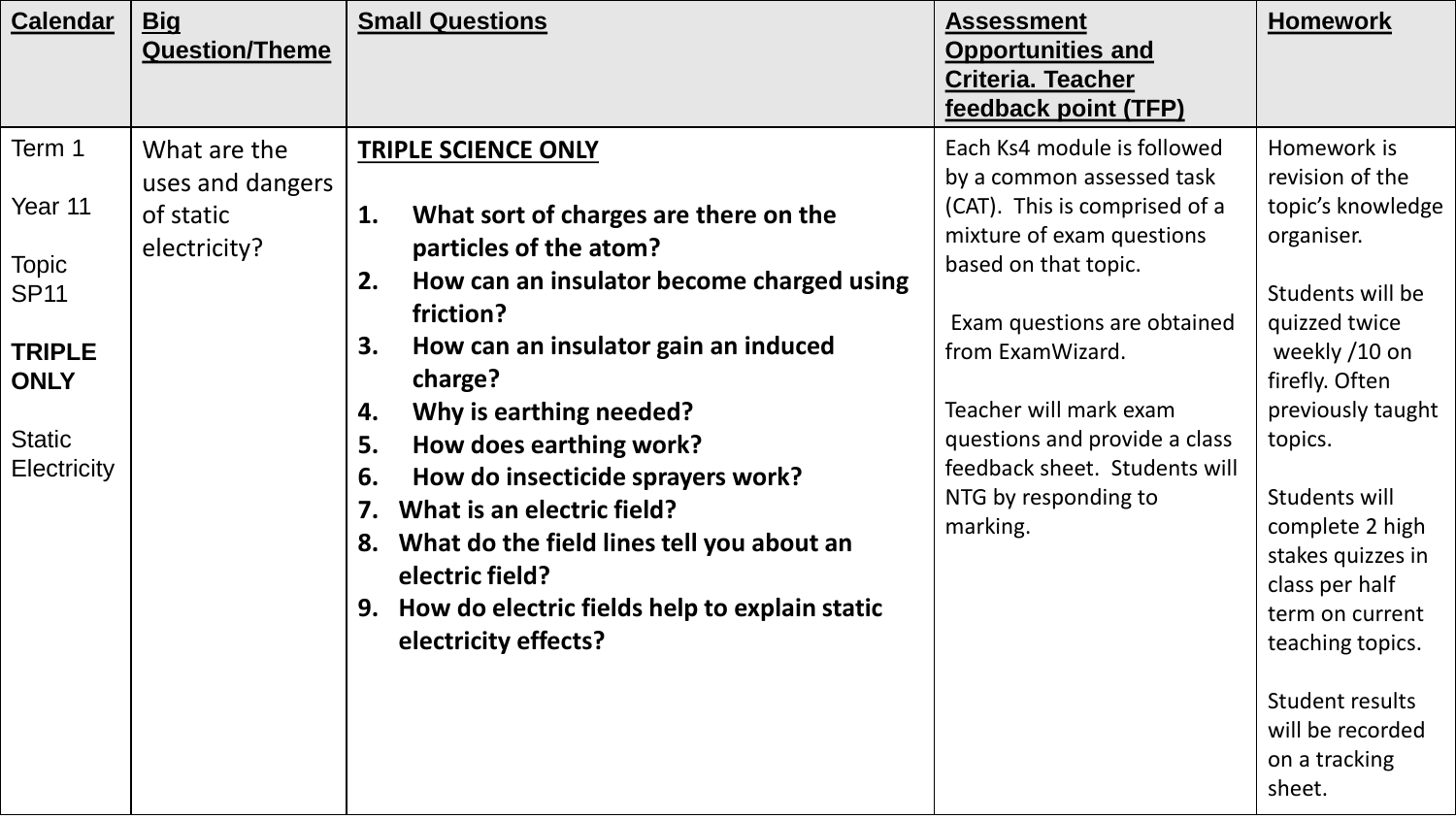| <b>Calendar</b>                                                                             | <b>Big</b><br><b>Question/Theme</b>                                | <b>Small Questions</b>                                                                                                                                                                                                                                                                                                                                                                                                                                                                                                      | <b>Assessment</b><br><b>Opportunities and</b><br><b>Criteria. Teacher</b><br>feedback point (TFP)                                                                                                                                                                                                                                 | <b>Homework</b>                                                                                                                                                                                                                                                                                                                                               |
|---------------------------------------------------------------------------------------------|--------------------------------------------------------------------|-----------------------------------------------------------------------------------------------------------------------------------------------------------------------------------------------------------------------------------------------------------------------------------------------------------------------------------------------------------------------------------------------------------------------------------------------------------------------------------------------------------------------------|-----------------------------------------------------------------------------------------------------------------------------------------------------------------------------------------------------------------------------------------------------------------------------------------------------------------------------------|---------------------------------------------------------------------------------------------------------------------------------------------------------------------------------------------------------------------------------------------------------------------------------------------------------------------------------------------------------------|
| Term 2<br>Year 11<br><b>Topic</b><br>CC <sub>14</sub><br><b>SC18</b><br>Rate of<br>Reaction | How can<br>different factors<br>affect the speed<br>of a reaction? | 1.<br>What changes can occur as a reaction<br>proceeds?<br>How can we investigate rates of reaction?<br>2.<br>How are graphs used to show rates of<br>3.<br>reaction?<br>What has to happen for two particles to<br>4.<br>react?<br>How does the speed of particles affect the<br>5.<br>rate of reaction?<br>Why do changes in temperature,<br>6.<br>concentration, surface area and pressure<br>affect rates of reaction?<br>What is a catalyst?<br>7.<br>8.<br>How do catalysts work?<br>9.<br>What are enzymes used for? | Each Ks4 module is followed<br>by a common assessed task<br>(CAT). This is comprised of a<br>mixture of exam questions<br>based on that topic.<br>Exam questions are obtained<br>from ExamWizard.<br>Teacher will mark exam<br>questions and provide a class<br>feedback sheet. Students will<br>NTG by responding to<br>marking. | Homework is<br>revision of the<br>topic's knowledge<br>organiser.<br>Students will be<br>quizzed twice<br>weekly /10 on<br>firefly. Often<br>previously taught<br>topics.<br>Students will<br>complete 2 high<br>stakes quizzes in<br>class per half<br>term on current<br>teaching topics.<br>Student results<br>will be recorded<br>on a tracking<br>sheet. |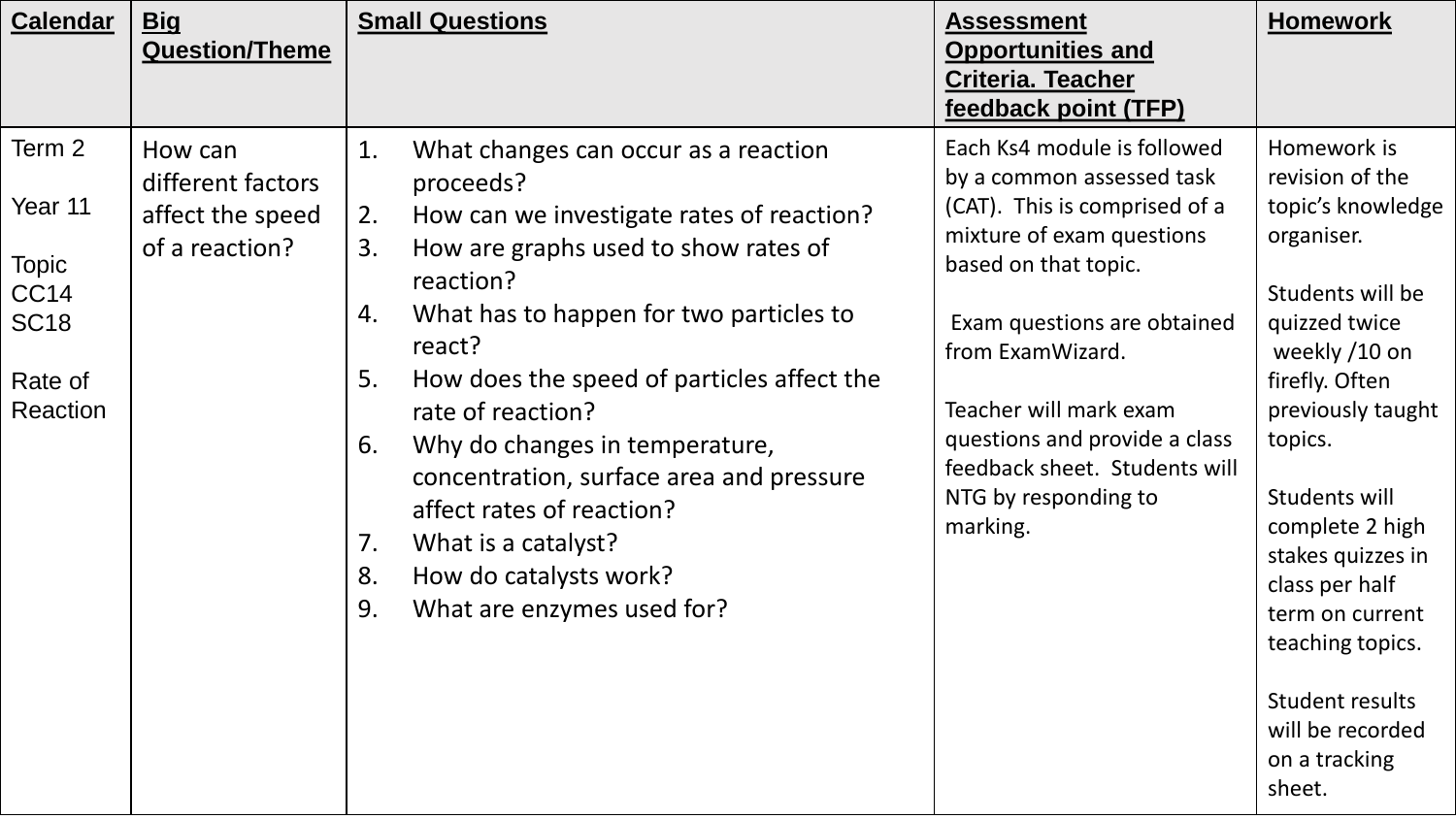| <b>Calendar</b>                                                                        | <b>Big</b><br><b>Question/Theme</b>                                  | <b>Small Questions</b>                                                                                                                                                                                                                                                                                                                                                                                                       | <b>Assessment</b><br><b>Opportunities and</b><br><b>Criteria. Teacher</b><br>feedback point (TFP)                                                                                                                                                                                                                                 | <b>Homework</b>                                                                                                                                                                                                                                                                                                                                                      |
|----------------------------------------------------------------------------------------|----------------------------------------------------------------------|------------------------------------------------------------------------------------------------------------------------------------------------------------------------------------------------------------------------------------------------------------------------------------------------------------------------------------------------------------------------------------------------------------------------------|-----------------------------------------------------------------------------------------------------------------------------------------------------------------------------------------------------------------------------------------------------------------------------------------------------------------------------------|----------------------------------------------------------------------------------------------------------------------------------------------------------------------------------------------------------------------------------------------------------------------------------------------------------------------------------------------------------------------|
| Term 2<br>Year 11<br><b>Topic</b><br><b>CC15</b><br><b>SC19</b><br>Rate of<br>Reaction | Why do some<br>reactions release<br>heat whilst some<br>absorb heat? | What are exothermic and endothermic<br>1.<br>reactions?<br>What are some examples of exothermic and<br>2.<br>endothermic reactions?<br>How can heat changes in solution be<br>3.<br>investigated?<br>How can endothermic and exothermic<br>4.<br>reactions be explained in terms of bonds?<br>How are exothermic and endothermic<br>5.<br>reactions modelled?<br>How are energy changes in reactions<br>6.<br>calculated (H) | Each Ks4 module is followed<br>by a common assessed task<br>(CAT). This is comprised of a<br>mixture of exam questions<br>based on that topic.<br>Exam questions are obtained<br>from ExamWizard.<br>Teacher will mark exam<br>questions and provide a class<br>feedback sheet. Students will<br>NTG by responding to<br>marking. | Homework is<br>revision of the<br>topic's knowledge<br>organiser.<br>Students will be<br>quizzed twice<br>weekly /10 on<br>firefly. Often<br>previously taught<br>topics.<br>Students will<br>complete 2 high<br>stakes quizzes in<br>class per half<br>term on current<br>teaching topics.<br><b>Student results</b><br>will be recorded<br>on a tracking<br>sheet. |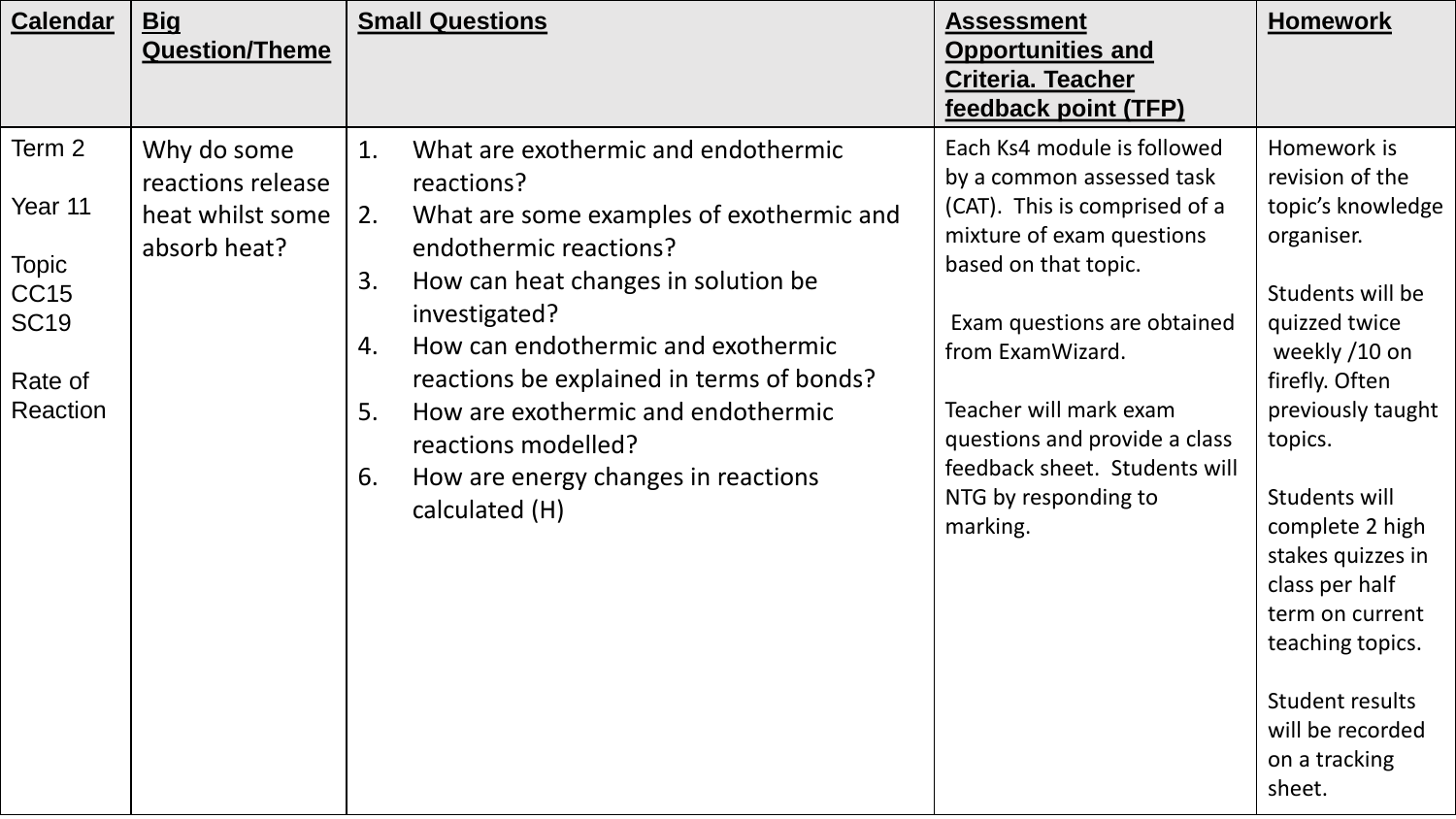| <b>Calendar</b>                                                                 | <b>Big</b><br><b>Question/Theme</b>         | <b>Small Questions</b>                                                                                                                                                                                                                                                                                                                                                                                                                                                                                                                                                                                                                                                                                                                                                                                                                                                                                                                                                                                                                                                                                                                  | <b>Assessment</b><br><b>Opportunities and</b><br><b>Criteria. Teacher</b><br>feedback point (TFP)                                                                                                                                                                                                                                 | <b>Homework</b>                                                                                                                                                                                                                                                                                                                                               |
|---------------------------------------------------------------------------------|---------------------------------------------|-----------------------------------------------------------------------------------------------------------------------------------------------------------------------------------------------------------------------------------------------------------------------------------------------------------------------------------------------------------------------------------------------------------------------------------------------------------------------------------------------------------------------------------------------------------------------------------------------------------------------------------------------------------------------------------------------------------------------------------------------------------------------------------------------------------------------------------------------------------------------------------------------------------------------------------------------------------------------------------------------------------------------------------------------------------------------------------------------------------------------------------------|-----------------------------------------------------------------------------------------------------------------------------------------------------------------------------------------------------------------------------------------------------------------------------------------------------------------------------------|---------------------------------------------------------------------------------------------------------------------------------------------------------------------------------------------------------------------------------------------------------------------------------------------------------------------------------------------------------------|
| Term 2<br>Year 11<br><b>Topic</b><br><b>CC16</b><br><b>SC20</b><br><b>Fuels</b> | What is Crude oil<br>and how is it<br>used? | What are Hydrocarbons?<br>1.<br>2.<br>Why is Crude oil so useful?<br>3.<br>Why is crude oil non-renewable?<br>How is crude oil separated?<br>4.<br>What are the names and uses of the main fractions from crude oil?<br>5.<br>6.<br>What are the differences in the molecules found in different fractions from<br>crude oil?<br>What is the main type of hydrocarbon found in crude oil?<br>7.<br>What are the features of a homologous series of compounds?<br>8.<br>9.<br>Why do alkanes form a homologous series?<br>10.<br>What happens during the complete combustion of a hydrocarbon?<br>11.<br>What happens during the incomplete combustion of a hydrocarbon?<br>12.<br>What problems does incomplete combustion cause?<br>13.<br>Why do some hydrocarbon fuels release sulfur dioxide when they are<br>used?<br>Why are oxides of nitrogen produced by engines?<br>14.<br>15.<br>What problems are caused by acid rain?<br>Why is Cracking needed?<br>16.<br>What happens during the cracking of crude oil fractions?<br>17.<br>18.<br>What are the advantages and disadvantages of hydrogen and petrol as<br>vehicle fuels? | Each Ks4 module is followed<br>by a common assessed task<br>(CAT). This is comprised of a<br>mixture of exam questions<br>based on that topic.<br>Exam questions are obtained<br>from ExamWizard.<br>Teacher will mark exam<br>questions and provide a class<br>feedback sheet. Students will<br>NTG by responding to<br>marking. | Homework is<br>revision of the<br>topic's knowledge<br>organiser.<br>Students will be<br>quizzed twice<br>weekly /10 on<br>firefly. Often<br>previously taught<br>topics.<br>Students will<br>complete 2 high<br>stakes quizzes in<br>class per half<br>term on current<br>teaching topics.<br>Student results<br>will be recorded<br>on a tracking<br>sheet. |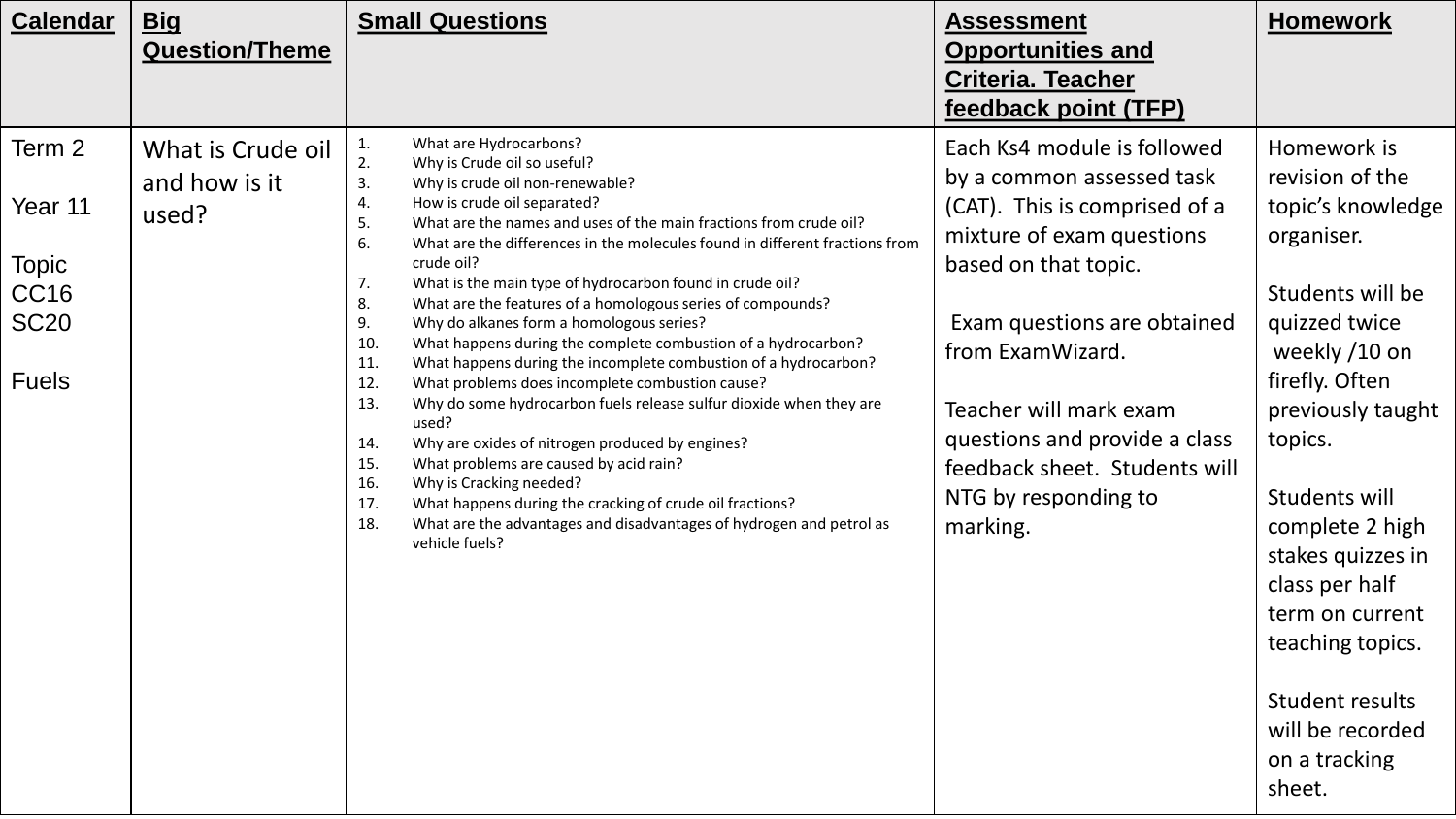| <b>Calendar</b>                                                                        | <b>Big</b><br><b>Question/Theme</b>                                       | <b>Small Questions</b>                                                                                                                                                                                                                                                                                                                                                                                                    | <b>Assessment</b><br><b>Opportunities and</b><br><b>Criteria. Teacher</b><br>feedback point (TFP)                                                                                                                                                                                                                                 | <b>Homework</b>                                                                                                                                                                                                                                                                                                                                               |
|----------------------------------------------------------------------------------------|---------------------------------------------------------------------------|---------------------------------------------------------------------------------------------------------------------------------------------------------------------------------------------------------------------------------------------------------------------------------------------------------------------------------------------------------------------------------------------------------------------------|-----------------------------------------------------------------------------------------------------------------------------------------------------------------------------------------------------------------------------------------------------------------------------------------------------------------------------------|---------------------------------------------------------------------------------------------------------------------------------------------------------------------------------------------------------------------------------------------------------------------------------------------------------------------------------------------------------------|
| Term 2<br>Year 11<br><b>Topic</b><br>CC <sub>17</sub><br><b>SC21</b><br>Atmosphe<br>re | Why is our<br>atmosphere<br>changing and<br>what are the<br>consequences? | 1.<br>What are the names of some common gases<br>produced by volcanoes?<br>What evidence is there for the composition of<br>2.<br>the Earth's early atmosphere?<br>How do scientists explain the formation of<br>3.<br>the oceans?<br>What are the names of some greenhouse<br>4.<br>gases?<br>How is the greenhouse effect caused?<br>5.<br>What is the link between fossil fuel<br>6.<br>combustion and climate change? | Each Ks4 module is followed<br>by a common assessed task<br>(CAT). This is comprised of a<br>mixture of exam questions<br>based on that topic.<br>Exam questions are obtained<br>from ExamWizard.<br>Teacher will mark exam<br>questions and provide a class<br>feedback sheet. Students will<br>NTG by responding to<br>marking. | Homework is<br>revision of the<br>topic's knowledge<br>organiser.<br>Students will be<br>quizzed twice<br>weekly /10 on<br>firefly. Often<br>previously taught<br>topics.<br>Students will<br>complete 2 high<br>stakes quizzes in<br>class per half<br>term on current<br>teaching topics.<br>Student results<br>will be recorded<br>on a tracking<br>sheet. |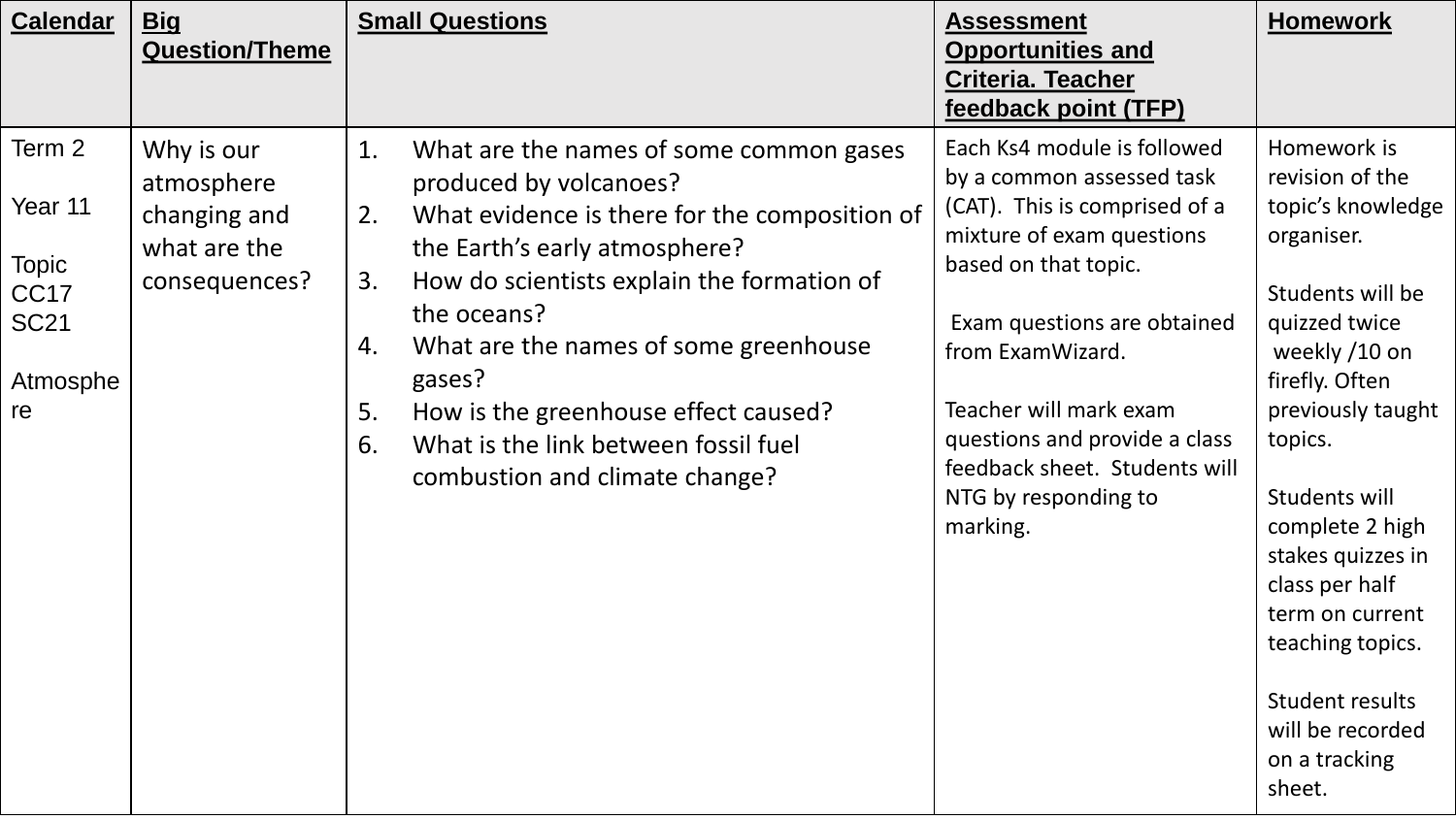| <b>Calendar</b>                                                                                     | <b>Big</b><br><b>Question/Theme</b>                                                          | <b>Small Questions</b>                                                                                                                                                                                                                                                                                                                                                                               | <b>Assessment</b><br><b>Opportunities and</b><br><b>Criteria. Teacher</b><br>feedback point (TFP)                                                                                                                                                                                                                                 | <b>Homework</b>                                                                                                                                                                                                                                                                                                                                               |
|-----------------------------------------------------------------------------------------------------|----------------------------------------------------------------------------------------------|------------------------------------------------------------------------------------------------------------------------------------------------------------------------------------------------------------------------------------------------------------------------------------------------------------------------------------------------------------------------------------------------------|-----------------------------------------------------------------------------------------------------------------------------------------------------------------------------------------------------------------------------------------------------------------------------------------------------------------------------------|---------------------------------------------------------------------------------------------------------------------------------------------------------------------------------------------------------------------------------------------------------------------------------------------------------------------------------------------------------------|
| Term 2<br>Year 11<br><b>Topic</b><br><b>SC24</b><br><b>Polymers</b><br><b>TRIPLE</b><br><b>ONLY</b> | Can you describe<br>how different<br>polymers<br>including<br>biological ones<br>are formed? | <b>TRIPLE SCIENCE ONLY</b><br>What are addition polymers?<br>1.<br>What are condensation polymers?<br>2.<br>What is the composition of biological<br>3.<br>polymers?<br>How are the uses of a polymer related to its<br>4.<br>properties?<br>What problems are associated with making<br>5.<br>and disposing polymers?<br>What are some advantages and<br>6.<br>disadvantages of recycling polymers? | Each Ks4 module is followed<br>by a common assessed task<br>(CAT). This is comprised of a<br>mixture of exam questions<br>based on that topic.<br>Exam questions are obtained<br>from ExamWizard.<br>Teacher will mark exam<br>questions and provide a class<br>feedback sheet. Students will<br>NTG by responding to<br>marking. | Homework is<br>revision of the<br>topic's knowledge<br>organiser.<br>Students will be<br>quizzed twice<br>weekly /10 on<br>firefly. Often<br>previously taught<br>topics.<br>Students will<br>complete 2 high<br>stakes quizzes in<br>class per half<br>term on current<br>teaching topics.<br>Student results<br>will be recorded<br>on a tracking<br>sheet. |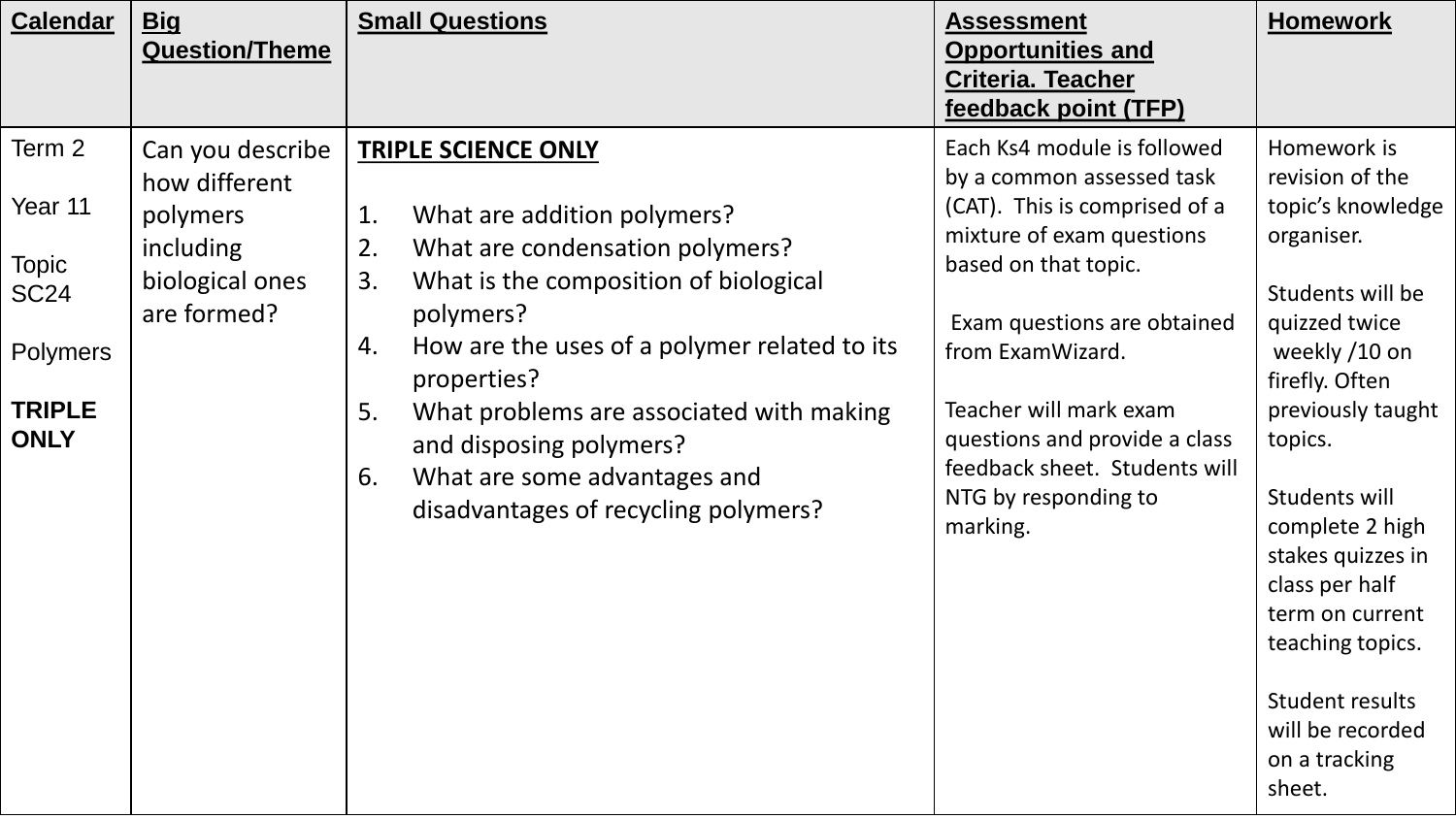| <b>Calendar</b>                                                                                                                              | <b>Big</b><br><b>Question/Theme</b>                     | <b>Small Questions</b>                                                                                                                                                                                                                                                                                                                                                                                                                                                                                                            | <b>Assessment</b><br><b>Opportunities and</b><br>Criteria. Teacher<br>feedback point (TFP)                                                                                                                                                                                                                                        | <b>Homework</b>                                                                                                                                                                                                                                                                                                                                               |
|----------------------------------------------------------------------------------------------------------------------------------------------|---------------------------------------------------------|-----------------------------------------------------------------------------------------------------------------------------------------------------------------------------------------------------------------------------------------------------------------------------------------------------------------------------------------------------------------------------------------------------------------------------------------------------------------------------------------------------------------------------------|-----------------------------------------------------------------------------------------------------------------------------------------------------------------------------------------------------------------------------------------------------------------------------------------------------------------------------------|---------------------------------------------------------------------------------------------------------------------------------------------------------------------------------------------------------------------------------------------------------------------------------------------------------------------------------------------------------------|
| Term 2<br>Year 11<br><b>Topic</b><br>SC <sub>25</sub><br>Qualitativ<br>e<br>analysis:<br>Testing<br>for ions<br><b>TRIPLE</b><br><b>ONLY</b> | How can positive<br>and negative ions<br>be identified? | <b>TRIPLE SCIENCE ONLY</b><br>How are metal ions identified using flame tests?<br>Why might chemists analyse substances using machines<br>instead of chemical tests?<br>How is the information from flame photometers used?<br>Why must the test for an ion only detect that ion?<br>How are metal ions identified using sodium hydroxide<br>solution?<br>How are ammonium ions and ammonia detected?<br>How are carbonate ions and carbon dioxide detected?<br>How are sulfate ions detected?<br>How are halide ions identified? | Each Ks4 module is followed<br>by a common assessed task<br>(CAT). This is comprised of a<br>mixture of exam questions<br>based on that topic.<br>Exam questions are obtained<br>from ExamWizard.<br>Teacher will mark exam<br>questions and provide a class<br>feedback sheet. Students will<br>NTG by responding to<br>marking. | Homework is<br>revision of the<br>topic's knowledge<br>organiser.<br>Students will be<br>quizzed twice<br>weekly /10 on<br>firefly. Often<br>previously taught<br>topics.<br>Students will<br>complete 2 high<br>stakes quizzes in<br>class per half<br>term on current<br>teaching topics.<br>Student results<br>will be recorded<br>on a tracking<br>sheet. |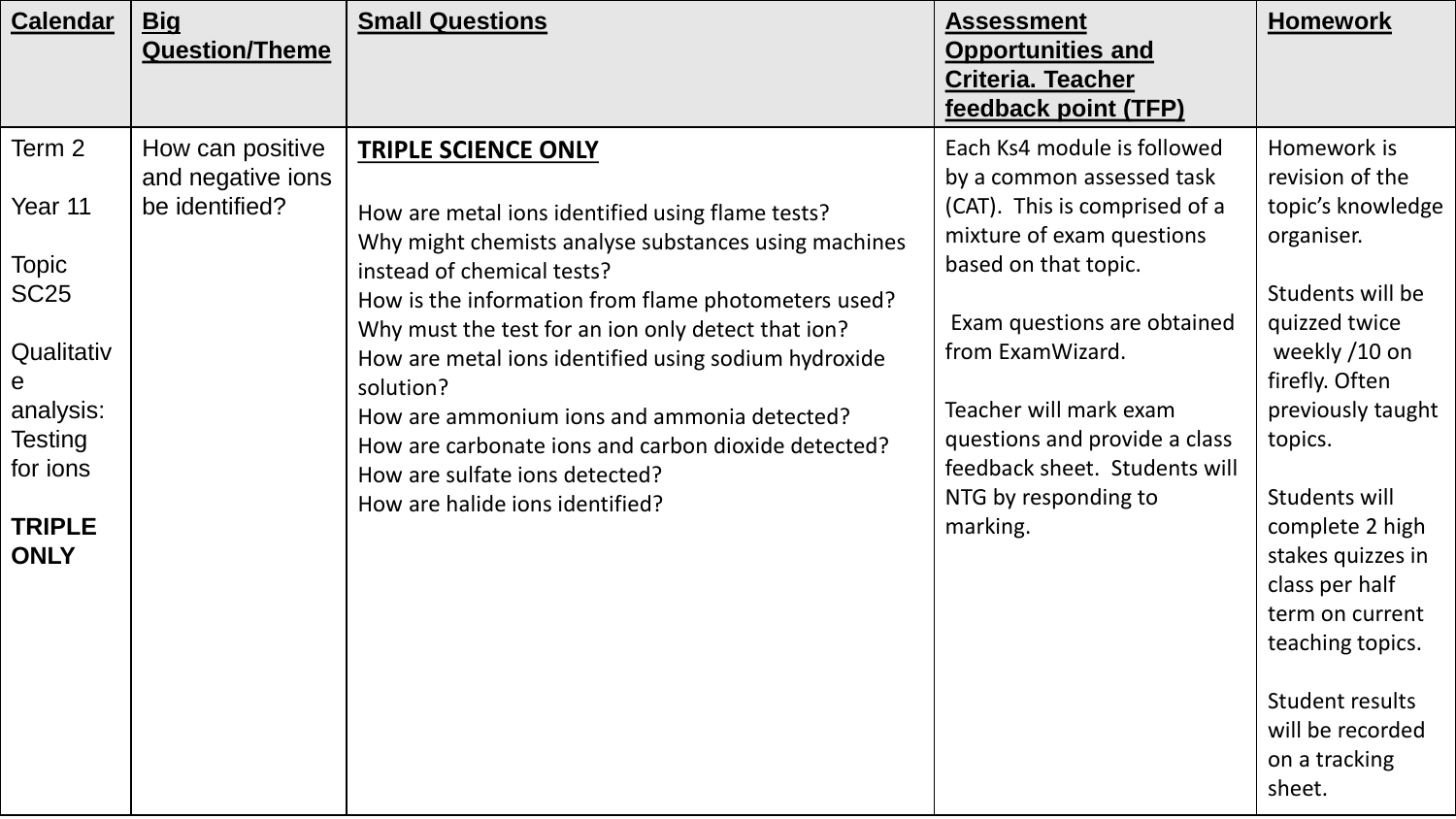| <b>Calendar</b>                                                                                                         | <b>Big</b><br><b>Question/Theme</b>                            | <b>Small Questions</b>                                                                                                                                                                                                                                                                                                                                                           | <b>Assessment</b><br><b>Opportunities and</b><br><b>Criteria. Teacher</b><br>feedback point (TFP)                                                                               | <b>Homework</b>                                                                                                                                                                                    |
|-------------------------------------------------------------------------------------------------------------------------|----------------------------------------------------------------|----------------------------------------------------------------------------------------------------------------------------------------------------------------------------------------------------------------------------------------------------------------------------------------------------------------------------------------------------------------------------------|---------------------------------------------------------------------------------------------------------------------------------------------------------------------------------|----------------------------------------------------------------------------------------------------------------------------------------------------------------------------------------------------|
| Term 2<br>Year 11<br><b>Topic</b><br><b>SC26</b>                                                                        | How does the<br>property of a<br>material link to<br>its uses? | <b>TRIPLE SCIENCE ONLY</b><br>What are ceramics?<br>1.<br>2.<br>What are ceramics, polymers and metals like?<br>3.<br>How are materials chosen for a given use?                                                                                                                                                                                                                  | Each Ks4 module is followed<br>by a common assessed task<br>(CAT). This is comprised of a<br>mixture of exam questions<br>based on that topic.                                  | Homework is<br>revision of the<br>topic's knowledge<br>organiser.<br>Students will be                                                                                                              |
| <b>Bulk and</b><br>surface<br>properties<br>of matter<br>including<br>nanoparti<br>cles<br><b>TRIPLE</b><br><b>ONLY</b> |                                                                | What are composite materials?<br>4.<br>5.<br>What are composite materials like?<br>6.<br>How are materials including composite<br>materials chosen for a given use?<br>7.<br>Why do nanoparticulate materials have<br>different properties from bulk materials?<br>What are some of the uses of nanoparticles?<br>8.<br>9.<br>What are the possible risks from<br>nanoparticles? | Exam questions are obtained<br>from ExamWizard.<br>Teacher will mark exam<br>questions and provide a class<br>feedback sheet. Students will<br>NTG by responding to<br>marking. | quizzed twice<br>weekly /10 on<br>firefly. Often<br>previously taught<br>topics.<br>Students will<br>complete 2 high<br>stakes quizzes in<br>class per half<br>term on current<br>teaching topics. |
|                                                                                                                         |                                                                |                                                                                                                                                                                                                                                                                                                                                                                  |                                                                                                                                                                                 | Student results<br>will be recorded<br>on a tracking<br>sheet.                                                                                                                                     |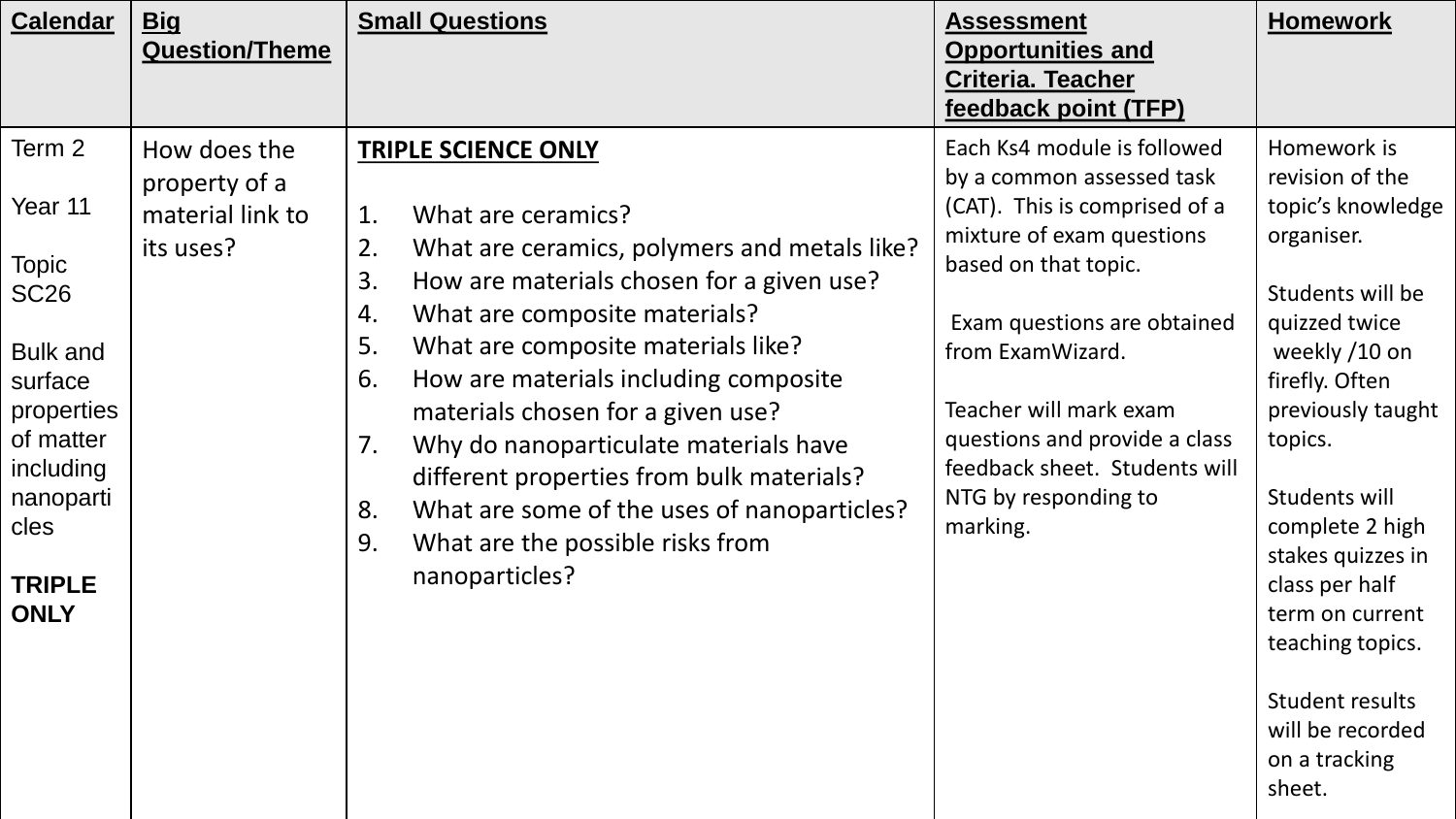| <b>Calendar</b>                                    | <u>Big</u><br><b>Question/Theme</b>    | <b>Small Questions</b>                                                                                                                                                                                                                                                                                                                                                                                                              | <b>Assessment</b><br><b>Opportunities and</b><br>Criteria. Teacher<br>feedback point (TFP)                                                                                                        | <b>Homework</b>                                                                                                                                                                                                                    |
|----------------------------------------------------|----------------------------------------|-------------------------------------------------------------------------------------------------------------------------------------------------------------------------------------------------------------------------------------------------------------------------------------------------------------------------------------------------------------------------------------------------------------------------------------|---------------------------------------------------------------------------------------------------------------------------------------------------------------------------------------------------|------------------------------------------------------------------------------------------------------------------------------------------------------------------------------------------------------------------------------------|
| Term 2<br>Year 11<br><b>Topic</b><br>SP12/CP<br>10 | How do<br>magnetic fields<br>interact? | What is a permanent magnet?<br>1)<br>What is a temporary/induced magnet?<br>2)<br>3)<br>How do the poles of a magnet interact?<br>What are the 4 magnetic materials?<br>$\left( 4\right)$<br>5)<br>How is an electromagnet constructed?<br>How can the field around an electromagnet be<br>6)<br>increased?<br>How can the Earth's magnetic field be detected?<br>7)<br>What can be used to show a magnetic field is<br>$ 8\rangle$ | Each Ks4 module is followed<br>by a common assessed task<br>(CAT). This is comprised of a<br>mixture of exam questions<br>based on that topic.<br>Exam questions are obtained<br>from ExamWizard. | Homework is<br>revision of the<br>topic's knowledge<br>organiser.<br>Students will be<br>quizzed twice<br>weekly /10 on                                                                                                            |
| <b>Magnetis</b><br>m and the<br>Motor<br>effect    |                                        | present?<br><b>Triple only</b><br>Label and describe the parts of an electric motor<br>1.<br>and a relay.<br>What rule is used to determine the direction of the<br>2.<br>magnetic field, motion and current in an electric<br>motor?<br>How can a motor's speed be increased?<br>3.<br>What is meant by magnetic flux density?<br>4.                                                                                               | Teacher will mark exam<br>questions and provide a class<br>feedback sheet. Students will<br>NTG by responding to<br>marking.                                                                      | firefly. Often<br>previously taught<br>topics.<br>Students will<br>complete 2 high<br>stakes quizzes in<br>class per half<br>term on current<br>teaching topics.<br>Student results<br>will be recorded<br>on a tracking<br>sheet. |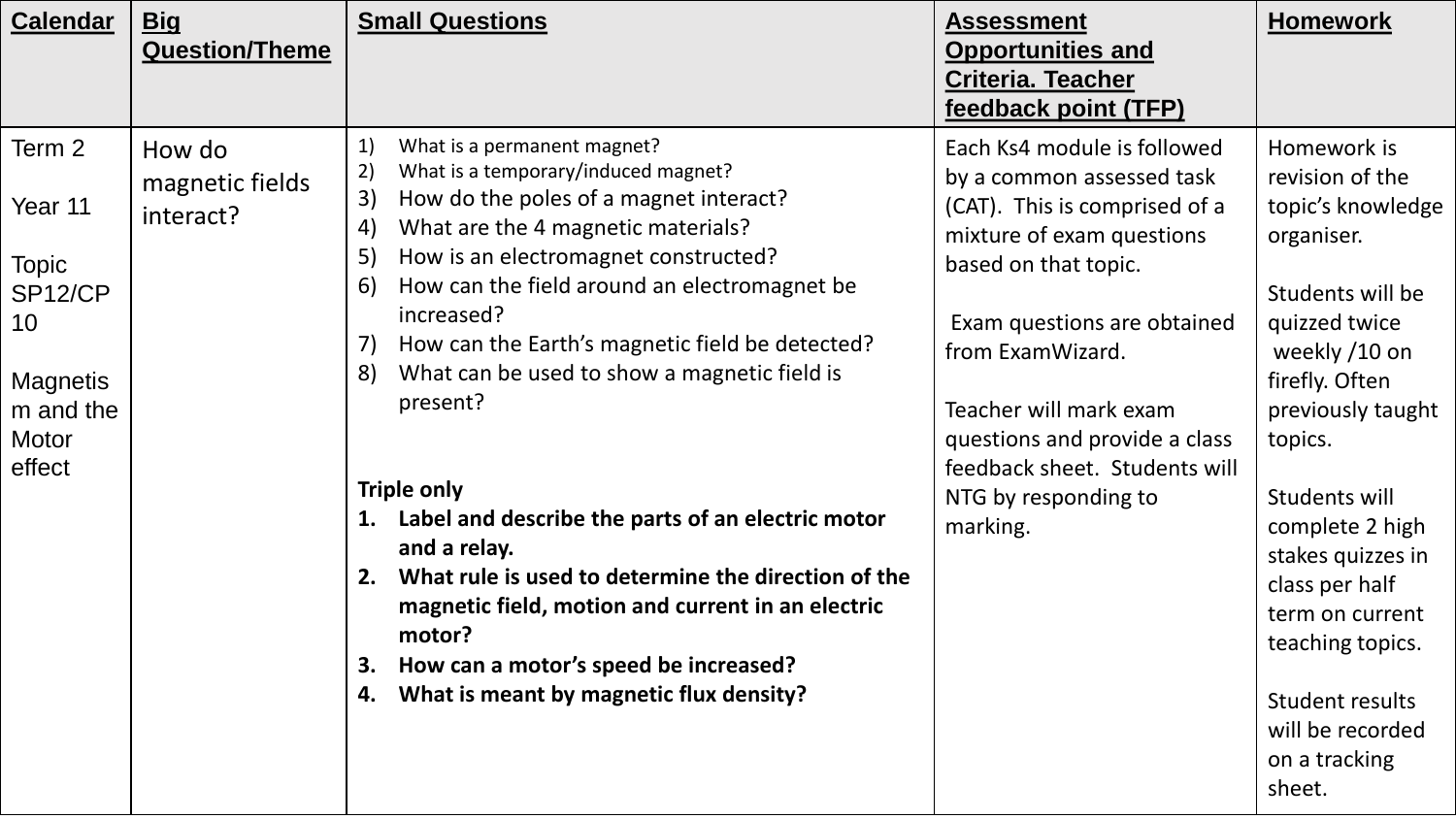| <b>Calendar</b>                                                                               | <b>Big</b><br><b>Question/Theme</b>                            | <b>Small Questions</b>                                                                                                                                                                                                                                                                                                                                                                                                                                                                                                                                                                                                                                                                                                                                | <b>Assessment</b><br><b>Opportunities and</b><br><b>Criteria. Teacher</b><br>feedback point (TFP)                                                                                                                                                                                                                                 | <b>Homework</b>                                                                                                                                                                                                                                                                                                                                                      |
|-----------------------------------------------------------------------------------------------|----------------------------------------------------------------|-------------------------------------------------------------------------------------------------------------------------------------------------------------------------------------------------------------------------------------------------------------------------------------------------------------------------------------------------------------------------------------------------------------------------------------------------------------------------------------------------------------------------------------------------------------------------------------------------------------------------------------------------------------------------------------------------------------------------------------------------------|-----------------------------------------------------------------------------------------------------------------------------------------------------------------------------------------------------------------------------------------------------------------------------------------------------------------------------------|----------------------------------------------------------------------------------------------------------------------------------------------------------------------------------------------------------------------------------------------------------------------------------------------------------------------------------------------------------------------|
| Term 2<br>Year 11<br><b>Topic</b><br>CP11/SP<br>13<br>Electroma<br>gnetic<br><b>Induction</b> | How can a<br>magnetic field be<br>formed using<br>electricity? | 1)<br>How can a magnetic field produce a current through a wire?<br>2)<br>How can the current through the wire by the magnetic field<br>be increased?<br>What are the factors which affect the size of current through<br>3)<br>a wire?<br>What is the purpose of transformers within the national?<br>4)<br>Why is a high voltage used for the national grid?<br>5)<br>How can the power of a transformer be determined?<br>6)<br>Triple only:<br>Determine the ratios used to describe changes with<br>1.<br>input and output of transformers<br>Explain how the current is related to the size of the<br>2.<br>magnetic field.<br>Describe how the currents direction through a<br>3.<br>solenoid affects the magnetic field and force's<br>action | Each Ks4 module is followed<br>by a common assessed task<br>(CAT). This is comprised of a<br>mixture of exam questions<br>based on that topic.<br>Exam questions are obtained<br>from ExamWizard.<br>Teacher will mark exam<br>questions and provide a class<br>feedback sheet. Students will<br>NTG by responding to<br>marking. | Homework is<br>revision of the<br>topic's knowledge<br>organiser.<br>Students will be<br>quizzed twice<br>weekly /10 on<br>firefly. Often<br>previously taught<br>topics.<br>Students will<br>complete 2 high<br>stakes quizzes in<br>class per half<br>term on current<br>teaching topics.<br><b>Student results</b><br>will be recorded<br>on a tracking<br>sheet. |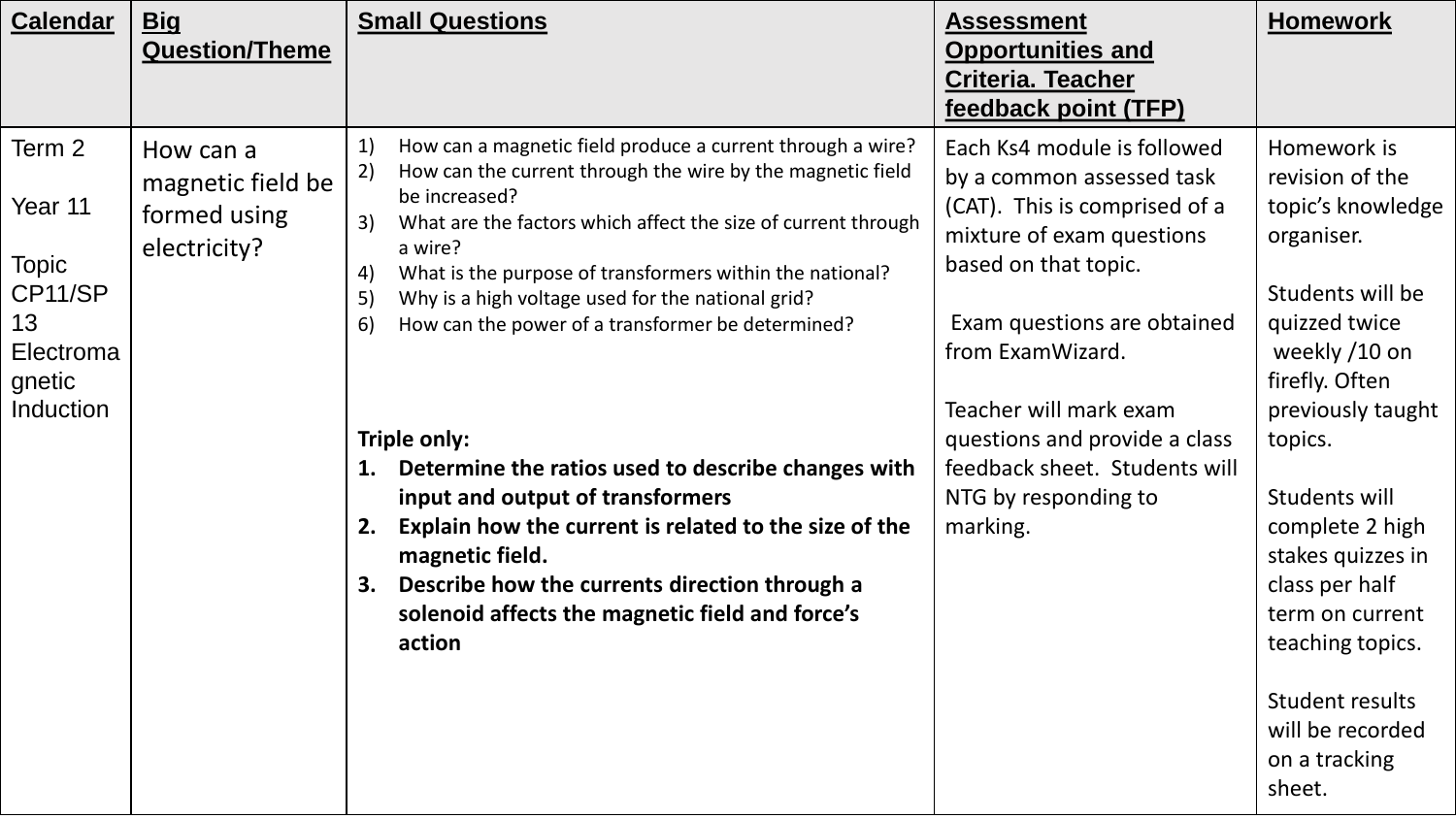| <b>Calendar</b><br><u>Big</u>                                                             | <b>Question/Theme</b>                                                                                                                                                        | <b>Small Questions</b>                                                                                                                                                                                                                                                                                                                                                                                                                                                                                                                                                                                                                                                                                                                                                                                                                                                                                                                 | <b>Assessment</b><br><b>Opportunities and</b><br><b>Criteria. Teacher</b><br>feedback point (TFP)                                                                                                                                                                                                                                 | <b>Homework</b>                                                                                                                                                                                                                                                                                                                                               |
|-------------------------------------------------------------------------------------------|------------------------------------------------------------------------------------------------------------------------------------------------------------------------------|----------------------------------------------------------------------------------------------------------------------------------------------------------------------------------------------------------------------------------------------------------------------------------------------------------------------------------------------------------------------------------------------------------------------------------------------------------------------------------------------------------------------------------------------------------------------------------------------------------------------------------------------------------------------------------------------------------------------------------------------------------------------------------------------------------------------------------------------------------------------------------------------------------------------------------------|-----------------------------------------------------------------------------------------------------------------------------------------------------------------------------------------------------------------------------------------------------------------------------------------------------------------------------------|---------------------------------------------------------------------------------------------------------------------------------------------------------------------------------------------------------------------------------------------------------------------------------------------------------------------------------------------------------------|
| Term 2<br>How do the<br>Year 11<br>the energy<br><b>Topic</b><br>changes<br>CP12/SP<br>14 | $\ket{1}$<br>$\mathbf{2}$<br>particles within<br>3)<br>matter describe<br>4)<br>5)<br>between states.<br>6)<br>$\left( 7\right)$<br>8)<br>9)<br>10)<br>11)<br>1.<br>2.<br>З. | Draw the states of matter as particle models<br>Describe the properties of each state of matter<br>What are the changes of states between matter called?<br>How does the energy of the particles change with<br>temperature?<br>How can the density of an irregular shaped object be<br>determined experimentally?<br>How does the line of a graph show a change of state?<br>Define the specific heat capacity of a substance.<br>Define the specific latent heat of a substance.<br>Use calculations to determine the energy changes of a<br>substance<br>Explain how the pressure of a gas is produced.<br>Explain how the pressure of a gas can be changed.<br><b>Triple Only:</b><br>Explain why the changes of temperature of a gas changes<br>the volume of the gas.<br>Describe how the volume of a gas affects the pressure<br>within a container<br>Explain why a wheel on a car may measure a high pressure<br>once driven. | Each Ks4 module is followed<br>by a common assessed task<br>(CAT). This is comprised of a<br>mixture of exam questions<br>based on that topic.<br>Exam questions are obtained<br>from ExamWizard.<br>Teacher will mark exam<br>questions and provide a class<br>feedback sheet. Students will<br>NTG by responding to<br>marking. | Homework is<br>revision of the<br>topic's knowledge<br>organiser.<br>Students will be<br>quizzed twice<br>weekly /10 on<br>firefly. Often<br>previously taught<br>topics.<br>Students will<br>complete 2 high<br>stakes quizzes in<br>class per half<br>term on current<br>teaching topics.<br>Student results<br>will be recorded<br>on a tracking<br>sheet. |